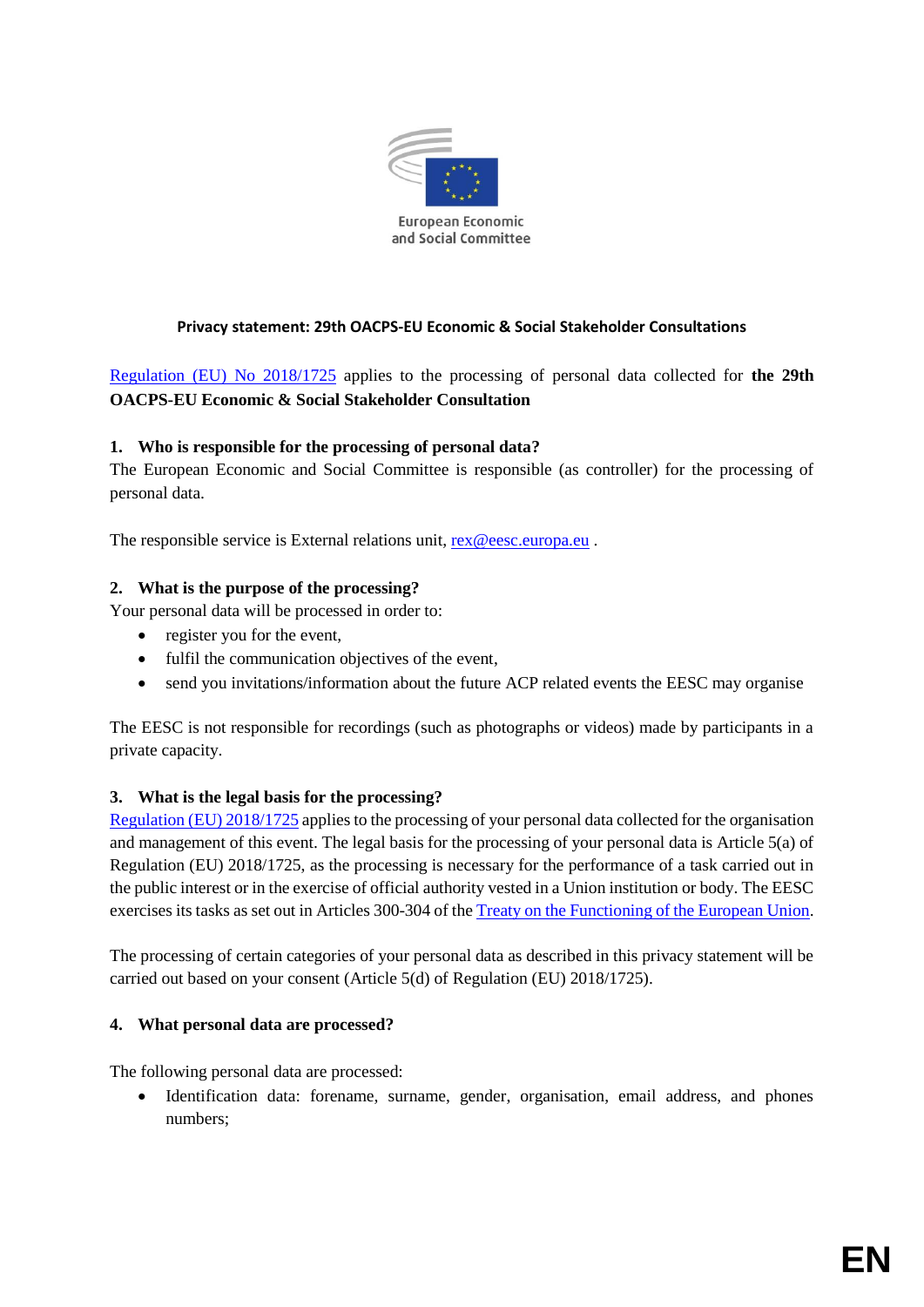Image and sound: sound, visual, audio-visual and live recordings carried out by the Secretariat, irrespective of the medium in which they are stored. "Live recordings" means recordings of webcast meetings in part or in whole.

### **5. Who are the recipients or categories of recipients of your personal data?**

The recipient of your data will be the EESC staff in charge of the organisation, management and followup of this event.

We will never share your personal data for direct marketing purposes.

Photographs/screenshots will be taken during this event. Webstreaming will take place during the event. Slight editing might also take place (e.g. brightness and/or contrast adjustment).

Your photograph may be used in EESC publications and/or published on the intranet, the event website [\(29th OACPs-EU Economic & Social Stakeholder Consultations | European Economic and Social](https://www.eesc.europa.eu/en/agenda/our-events/events/29th-oacps-eu-economic-social-stakeholder-consultations) [Committee \(europa.eu\)\)](https://www.eesc.europa.eu/en/agenda/our-events/events/29th-oacps-eu-economic-social-stakeholder-consultations) and relevant social networks, accompanied by text, name, quotes, photographs and/or video recordings of the event.

We use social media to provide information about and promote event through Twitter.

## **6. Are your personal data transferred to a third country (non-EU Member State) or international organisation?**

Your personal data will not be transferred to a non-EU Member State and/or international organisation.

### **7. How can you exercise your rights?**

You have the right to request access to your personal data. Also, you have the right to request rectification or erasure of your personal data or restriction of the processing of your personal data.

You can direct your queries to [\(rex@eesc.europa.eu\)](mailto:rex@eesc.europa.eu). The query will be dealt with within 15 working days.

You have the right to lodge a complaint to the European Data Protection Supervisor [\(edps@edps.europa.eu\)](mailto:edps@edps.europa.eu) if you consider that your rights under Regulation EU 2018/1725 have been infringed as a result of the processing of your personal data by the EESC.

In case of recordings used for historical purposes the minutes drawn up on the basis of these recordings shall be stored in the Committee's archive and transferred to the Historical Archives of the European Union after a period of thirty years in accordance with the rules.

Content and data published on the internet remain there for an indeterminate period.

### **8. How long are your personal data kept for?**

Your data (excluding photographs, audio and video recordings that have been published and personal data provided for registration purposes) are kept for as long as follow-up actions to the event are necessary with regard to the purpose(s) of the processing of personal data, as well as for the event and its related management. Personal data will be deleted from databases one year after the event, unless you have agreed to receive further emails from the EESC (for example, invitations to future events or